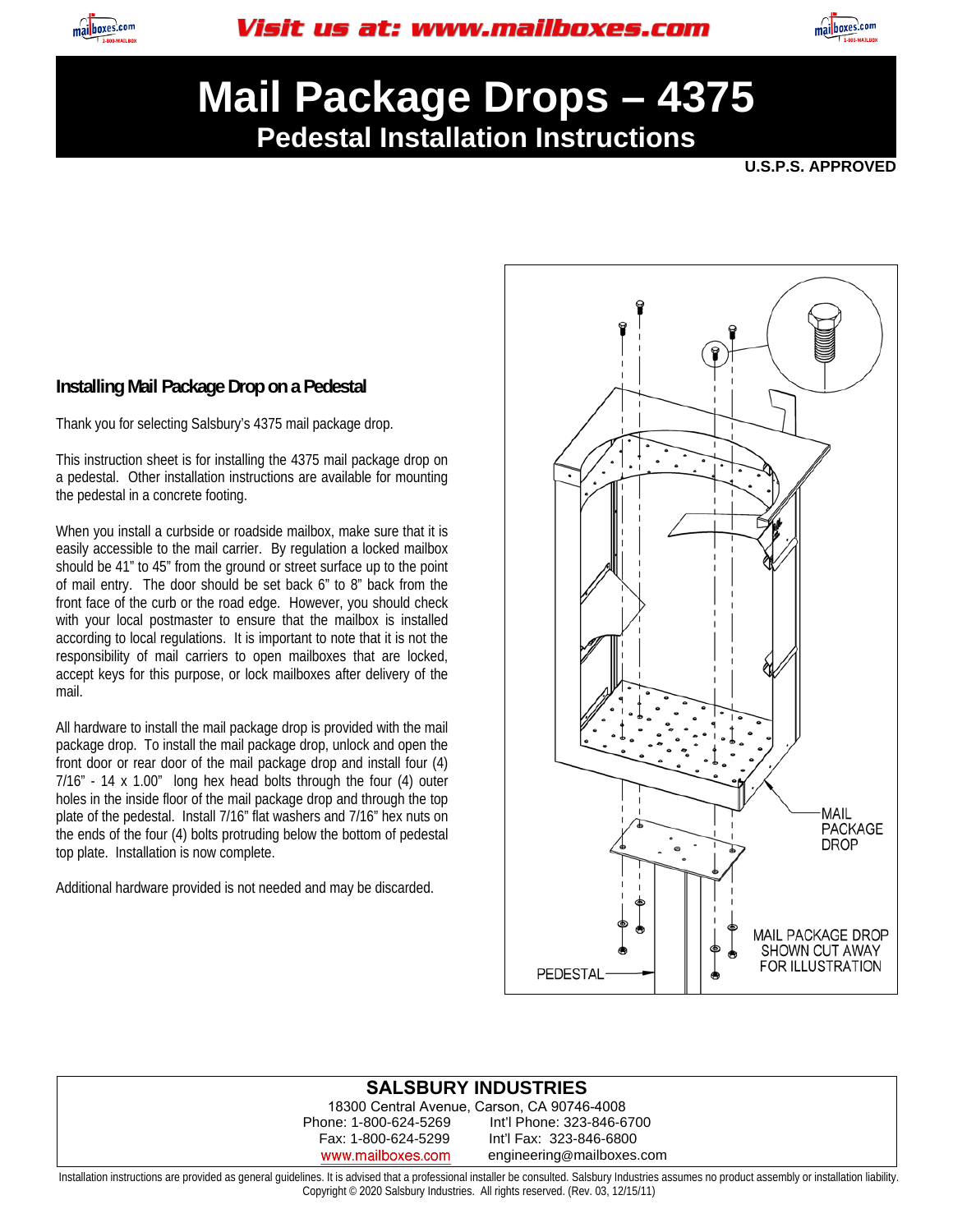## **Mail Package Drops – 4375 In-Ground Mounted Pedestal Installation Instructions**

**U.S.P.S. APPROVED** 

### **Installing the In-Ground Mounted Pedestal**

When you install a curbside or roadside mailbox, make sure that it is easily accessible to the mail carrier. By regulation a locked mailbox should be 41" to 45" from the ground or street surface up to the point of mail entry. The door should be set back 6" to 8" back from the front face of the curb or the road edge. However, you should check with your local postmaster to ensure that the mailbox is installed according to local regulations. It is important to note that it is not the responsibility of mail carriers to open mailboxes that are locked, accept keys for this purpose, or lock mailboxes after delivery of the mail.

To install the in-ground mounted pedestal, begin by digging a hole for the concrete footing and then prepare the concrete. The top surface of the footing should be about 12" by 18". See the illustration for the relative position of the rectangular footing to the pedestal or post and mail package drop. The concrete should extend into the ground 24" or greater if your local frost line is deeper. Installing the concrete below the frost line will prevent movement during ground freezing and thawing. The bottom of the hole for the concrete footing should be filled with a depth of about 6" of gravel to promote drainage under the post. The top of the footing should be sloped for water runoff.

When digging the hole for the footing, be careful to not puncture water, sewer, or gas lines.

After digging the hole, set the pedestal in the hole and fill the hole with the prepared concrete mix. Prod the mix with a stick while filling to reduce any air pockets. If you want to conceal the concrete, pour it to within a few inches of the top of the hole and cover with soil after the concrete has set. Use a carpenter's level on the sides of the post to ensure that the post is aligned vertically. Periodically check the vertical alignment of the post as the concrete is curing.



#### **SALSBURY INDUSTRIES**

18300 Central Avenue, Carson, CA 90746-4008 Int'l Phone: 323-846-6700 Fax: 1-800-624-5299 Int'l Fax: 323-846-6800 www.mailboxes.com engineering@mailboxes.com

Installation instructions are provided as general guidelines. It is advised that a professional installer be consulted. Salsbury Industries assumes no product assembly or installation liability. Copyright © 2020 Salsbury Industries. All rights reserved. (Rev. 02, 12/15/11)